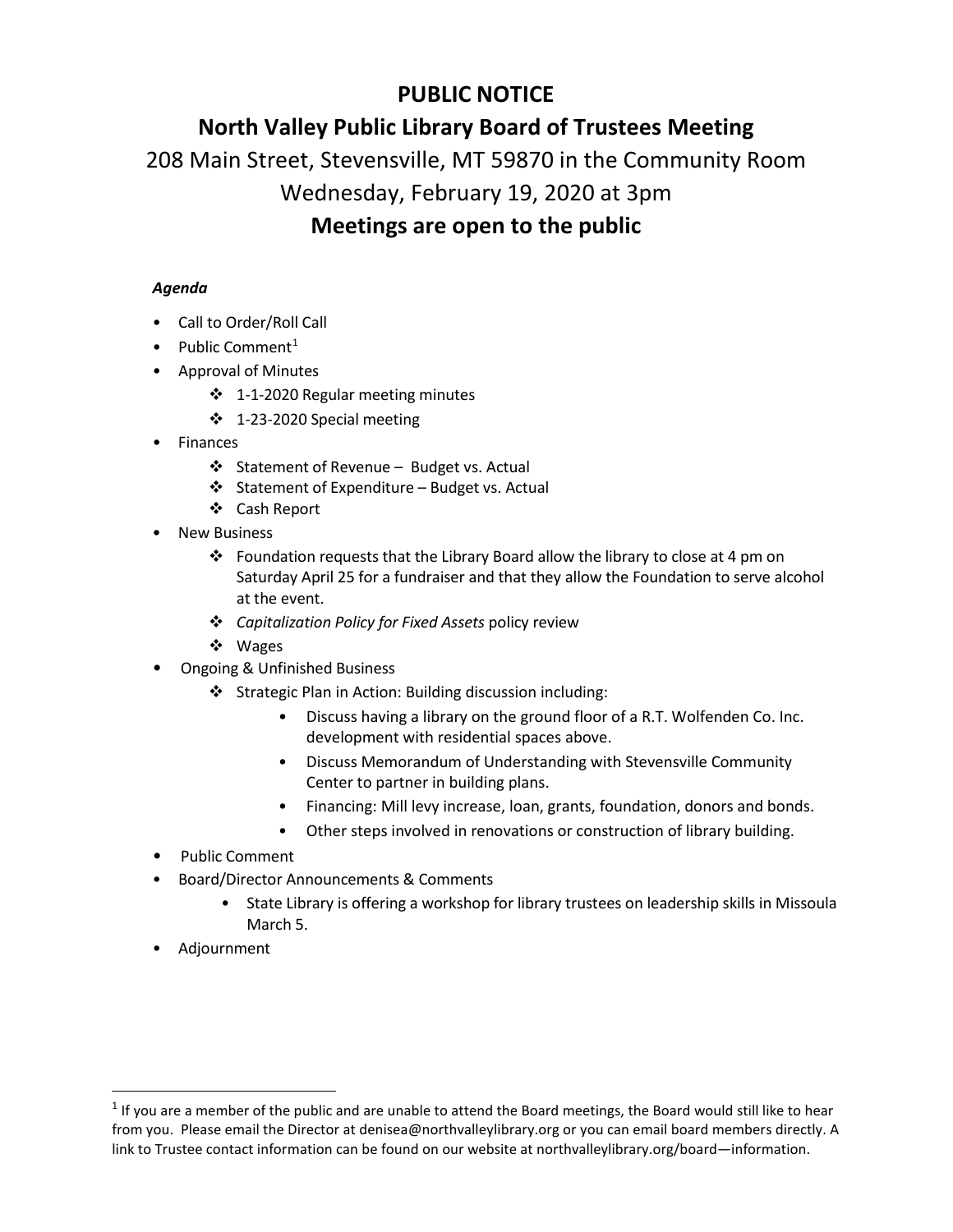#### **North Valley Public Library**

Minutes Board of Trustees Meeting

Wednesday, February 19, 2020 at 3 p.m. in the Community Room of the Library

#### **Call to Order/Roll Call**

The meeting was called to order at 3:02 p.m.

#### **Board Members Present:**

Victoria Howell, Chair Caitlin Dunn, Vice Chair Leon Theroux Kim Tiplady Dianne Snedigar **Board Members Absent:** None **Guests:** Amy Horlacher, President of the North Valley Public Library Foundation **Staff Present:** Denise Ard, Director

**Public Comment:** There was no public comment.

**Approval of Minutes:** Dianne moved to approve the January 15, 2020 minutes with one typo correction. Leon seconded. Motion carried.

Kim moved to approve the January 23, 2020 special meeting minutes, Leon seconded. Motion carried.

**Financial Reports:** Caitlin motions to accept the financial reports. Kim seconds. Motion carried.

#### **New Business:**

#### *Foundation fundraiser*

Amy spoke on behalf of the foundation and said they would like to have their main fundraiser of the year at the library. They request that the library close at 4 pm on Saturday April 25 and that they are allowed to serve alcohol at the event. Leon is concerned that the maker space will not be complete. He asked if the hour was for setup and Amy said it was. Leon said he did not think they should serve alcohol. Amy said there was alcohol served at their fundraiser that took place at St. Mary's.

Dianne moved to allow the Foundation to hold the event on April 25 in the library, including the closure at 4 pm and to allow them to serve alcohol if they choose. Kim seconded the motion. Victoria, Dianne, Kim, and Caitlin approved the motion. Leon opposed. The motion carried 4 to 1.

#### *Capitalization Policy for Fixed Assets*

The board reviewed the Capitalization Policy for the Fixed Assets Policy. There were no changes recommended by the Director, but per State Library standards they ask boards to review policies every three years and this one was overdue for review. Leon moved to approve the policy again with no changes. Kim seconded the motion. The motion carried.

#### *Wages and Benefits*

The board reviewed employee's wages for the next fiscal year budget, July 1, 2020-June 30, 2021. They also reviewed the minimum hours worked in order to receive employer paid health care, and wage ranges by job description.

Dianne moved to approve wage increases, change the wage ranges, and change the minimum number of hours worked per week to receive employer paid health care to 32 hours. Kim seconded. Motion carried.